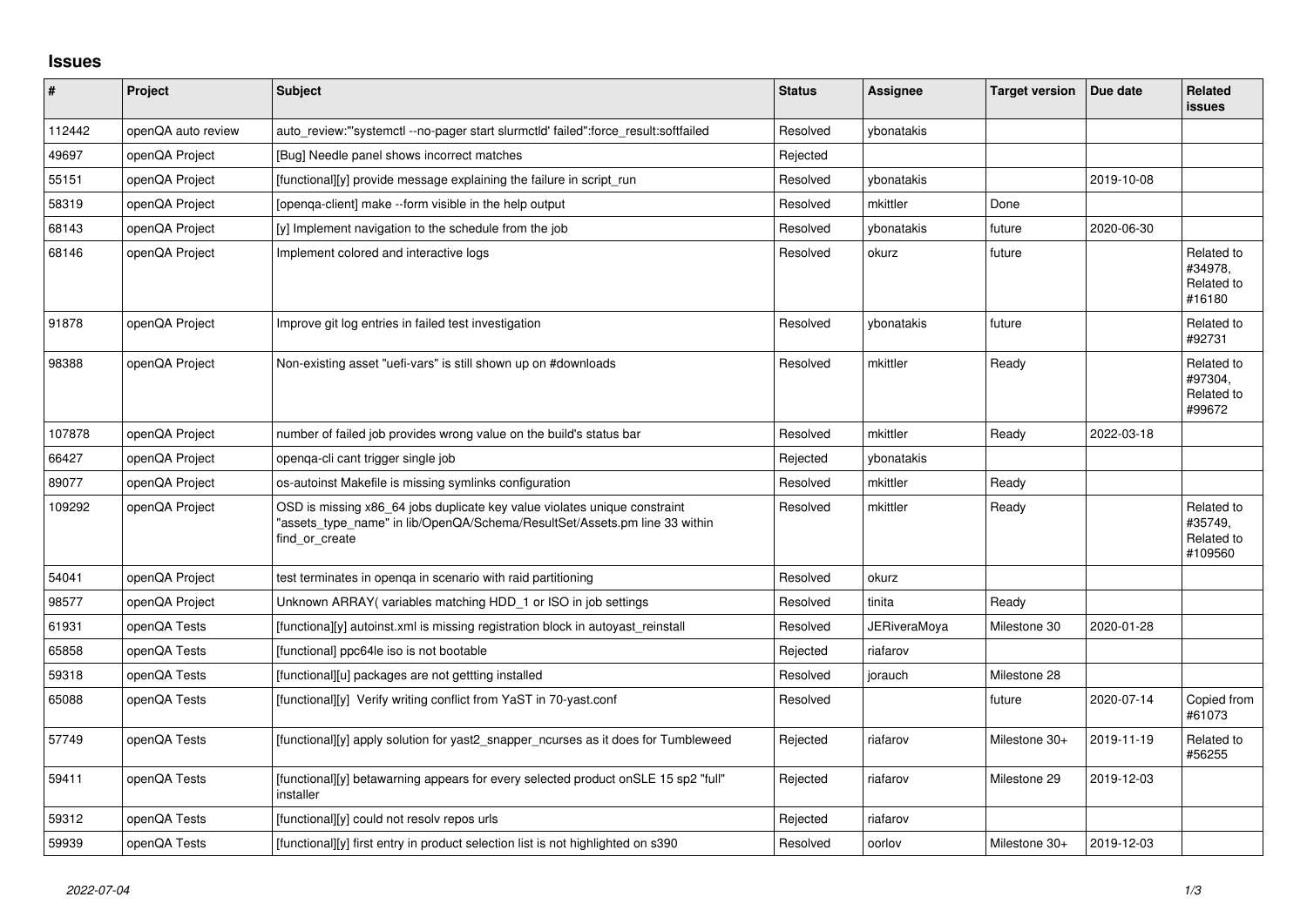| $\sharp$ | Project      | <b>Subject</b>                                                                                           | <b>Status</b> | <b>Assignee</b>     | <b>Target version</b> | Due date   | Related<br>issues     |
|----------|--------------|----------------------------------------------------------------------------------------------------------|---------------|---------------------|-----------------------|------------|-----------------------|
| 65891    | openQA Tests | [functional][y] fix first_boot on ipmi                                                                   | Resolved      | oorlov              | <b>SLE 15 SP2</b>     | 2020-05-19 |                       |
| 64328    | openQA Tests | [functional][y] fix hostname_inst from btrfs_libstorage-ng                                               | Rejected      | ybonatakis          |                       |            |                       |
| 64731    | openQA Tests | [functional][y] generate TW image with wicked and use it in yast2_cmdline and nis MM<br>test suites      | Resolved      | oorlov              | future                | 2020-05-19 | Copied from<br>#61901 |
| 61100    | openQA Tests | [functional][y] test fails in scc_registration                                                           | Resolved      | riafarov            |                       |            |                       |
| 55964    | openQA Tests | [functional][y] test fails in scc_registration because of missing step                                   | Rejected      | riafarov            |                       |            |                       |
| 60230    | openQA Tests | [functional][y] test fails in system_role                                                                | Resolved      | riafarov            | Milestone 30          |            | Related to<br>#60041  |
| 59012    | openQA Tests | [functional][y] test fails in yast_sysconfig                                                             | Resolved      | riafarov            |                       |            |                       |
| 55949    | openQA Tests | [functional][y] yaml schedulers are not found                                                            | Resolved      | riafarov            |                       |            |                       |
| 66043    | openQA Tests | [functional][y][hyperv] test failing in shutdown needs investigation                                     | Rejected      | riafarov            | Milestone 35+         | 2020-05-19 |                       |
| 62495    | openQA Tests | [functional][y][opensuse] Update support_server on o3 for remote installations                           | Closed        |                     |                       |            | Copied to<br>#62498   |
| 62498    | openQA Tests | [functional][y][opensuse] Update support_server on o3 for remote installations                           | Resolved      | <b>JERiveraMoya</b> | Milestone 32          | 2020-02-11 | Copied from<br>#62495 |
| 62096    | openQA Tests | [functional][y][opensuse][timeboxed:16h] remote intallation doesnt communicate correctly<br>after reboot | Resolved      | ybonatakis          | Milestone 31          | 2020-01-28 |                       |
| 64165    | openQA Tests | [functional][y][periodic] test fails in nis_server                                                       | Rejected      |                     |                       |            |                       |
| 65882    | openQA Tests | [functional][y][sporadic] test fails in first_boot cant finish because guess disabled guest              | Rejected      | riafarov            | Milestone 33          |            |                       |
| 62690    | openQA Tests | [functional][y][timeboxed:8h] finish btn is disabled in Installation Completed                           | Resolved      | mloviska            | Milestone 32          | 2020-02-25 |                       |
| 57743    | openQA Tests | [functional][y][timeboxed:8h] test tries to reboot when poweroff is given in shutdown                    | Resolved      | oorlov              | Milestone 29          | 2019-10-22 | Related to<br>#58127  |
| 59309    | openQA Tests | [Functional][y]test fails in verify_ext4                                                                 | Rejected      | riafarov            |                       |            |                       |
| 107395   | openQA Tests | [HPC] zypper returns error code 107 in slurm master                                                      | Resolved      | ybonatakis          | QE Kernel<br>Current  |            |                       |
| 91941    | openQA Tests | [qac] test fails in docker_runc                                                                          | Resolved      | ybonatakis          |                       |            |                       |
| 95455    | openQA Tests | [qac][kernel] Make record_soft_failure shows error as regression                                         | New           |                     |                       |            |                       |
| 70237    | openQA Tests | [y] Add validations for textmode of ppc64le                                                              | Resolved      | syrianidou_sofia    | <b>SLE 15 SP3</b>     | 2020-10-06 |                       |
| 67285    | openQA Tests | [y] Adjust installation in autoyast_salt to the recent changes                                           | Resolved      | ybonatakis          | <b>SLE 15 SP2</b>     | 2020-06-16 |                       |
| 71896    | openQA Tests | [y] Expert partitioning framework refactoring                                                            | Rejected      | riafarov            | future                |            |                       |
| 70726    | openQA Tests | [y] Generate dud file dynamically instead of relying on urls                                             | Resolved      | <b>JERiveraMoya</b> | future                | 2020-09-22 |                       |
| 68515    | openQA Tests | [y] iscsi client wont be fixed in SLE15SP2                                                               | Rejected      | riafarov            | <b>SLE 15 SP3</b>     |            |                       |
| 68908    | openQA Tests | [y] Remove deprecated sections from autoyast profile                                                     | Rejected      |                     |                       |            |                       |
| 70228    | openQA Tests | [y] restore checkmedia tests in YaST group for virtualization                                            | Resolved      | riafarov            | <b>SLE 15 SP3</b>     | 2020-09-08 |                       |
| 68152    | openQA Tests | [y] Revert Negative Lookhead for 'nothing provides /bin/sh'                                              | Resolved      | riafarov            | <b>SLE 15 SP3</b>     |            |                       |